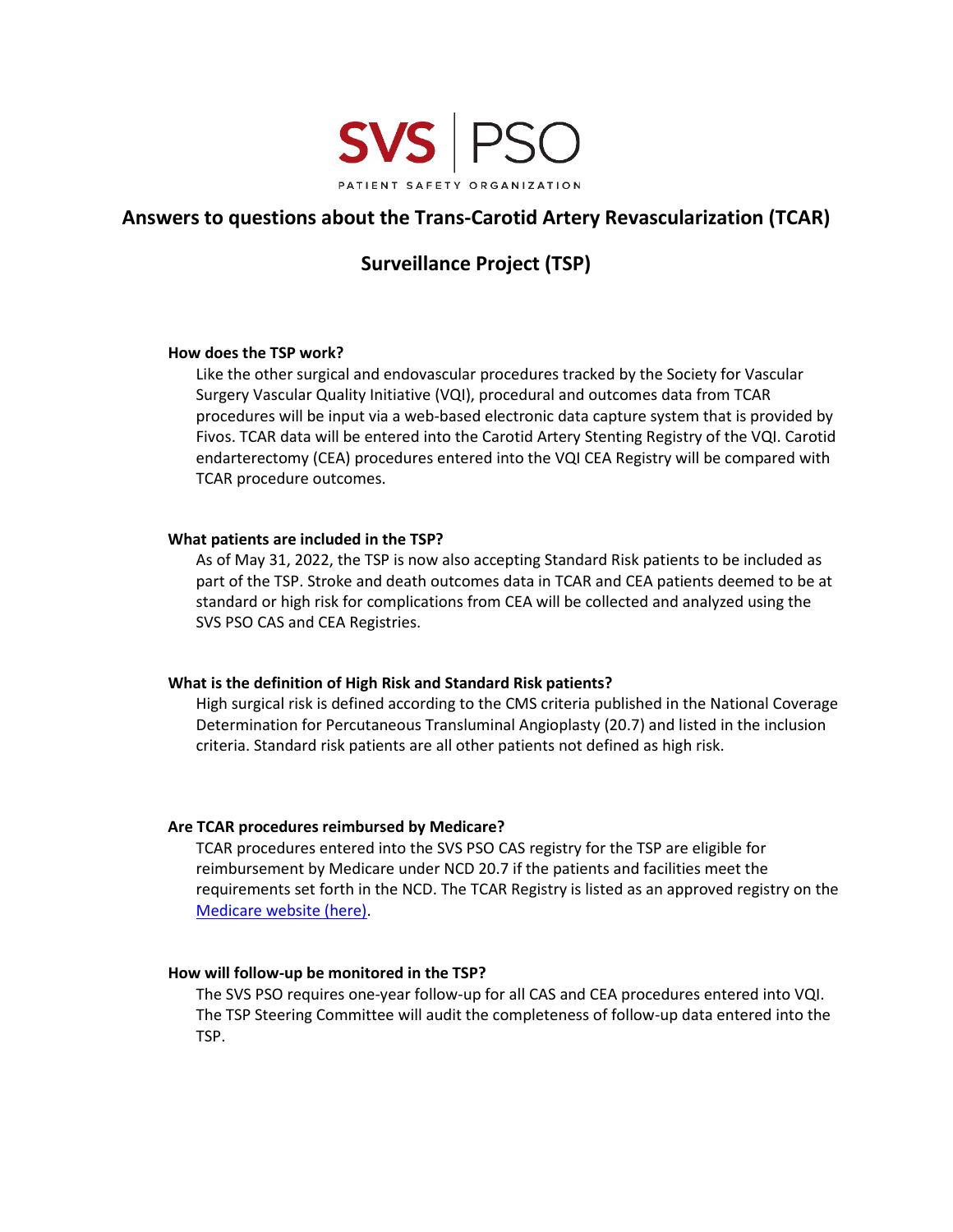#### **What will be done with TCAR data that is entered into the TSP?**

All standard and high surgical risk patients treated with TCAR and CEA in the SVS PSO CAS and CEA Registries will be included and separately analyzed as symptomatic and asymptomatic, with symptomatic defined as a history of ipsilateral stroke, TIA and/or amaurosis fugax within 180 days of the procedure. 30-day and one-year outcomes will be analyzed in propensity matched, risk adjusted cohorts. The TSP steering committee will analyze data with the assistance of SVS PSO statisticians, and will publish and present scientific papers derived from these analyses. De-identified data from VQI registries is also provided to participating hospitals so that they can benchmark their results with other participants.

### **What technologies/devices can be used in the TSP?**

All FDA-cleared proximal embolic protection device and FDA-approved carotid artery stent system indicated for the transcarotid approach will be eligible for use in the TSP.

#### **Who do I contact if I am interested in participating?**

To sign up for the VQI or for the TSP, contact vai@fivos.com or call (603) 298-5509.

#### **Is the TSP limited to vascular surgeons?**

No, any specialty is eligible to enter TCAR procedure data into the TSP if the hospital is a participating member of the VQI and has subscribed to the CAS Registry. This also applies to the CEA Registry.

### **Are there any costs for a hospital to submit TCAR data to CAS Registry?**

The SVS PSO charges hospitals for subscription to the CAS and CEA Registries. There is no incremental cost for the hospital to submit data that will be used in the TSP. Hospitals pay an annual fee for access to each registry. Hospitals that are new to the VQI also pay a onetime set up fee.

### **What are the VQI participation requirements?**

There are two contracts plus appropriate Business Associate Agreements (BAAs), one with the SVS PSO and one with Fivos for the Fivos PATHWAYS database management services. All contracting is facilitated through Fivos, and both agreements are required in order to participate in the VQI Registries.

For the VQI CAS and CEA registries, a participating physician must enter all of their TCAR, CAS and CEA Cases. The VQI requires participating sites to submit claims data verifying that all cases have been submitted to the VQI. Centers and physicians may choose to participate in the TCAR/CAS, CEA or both registries.